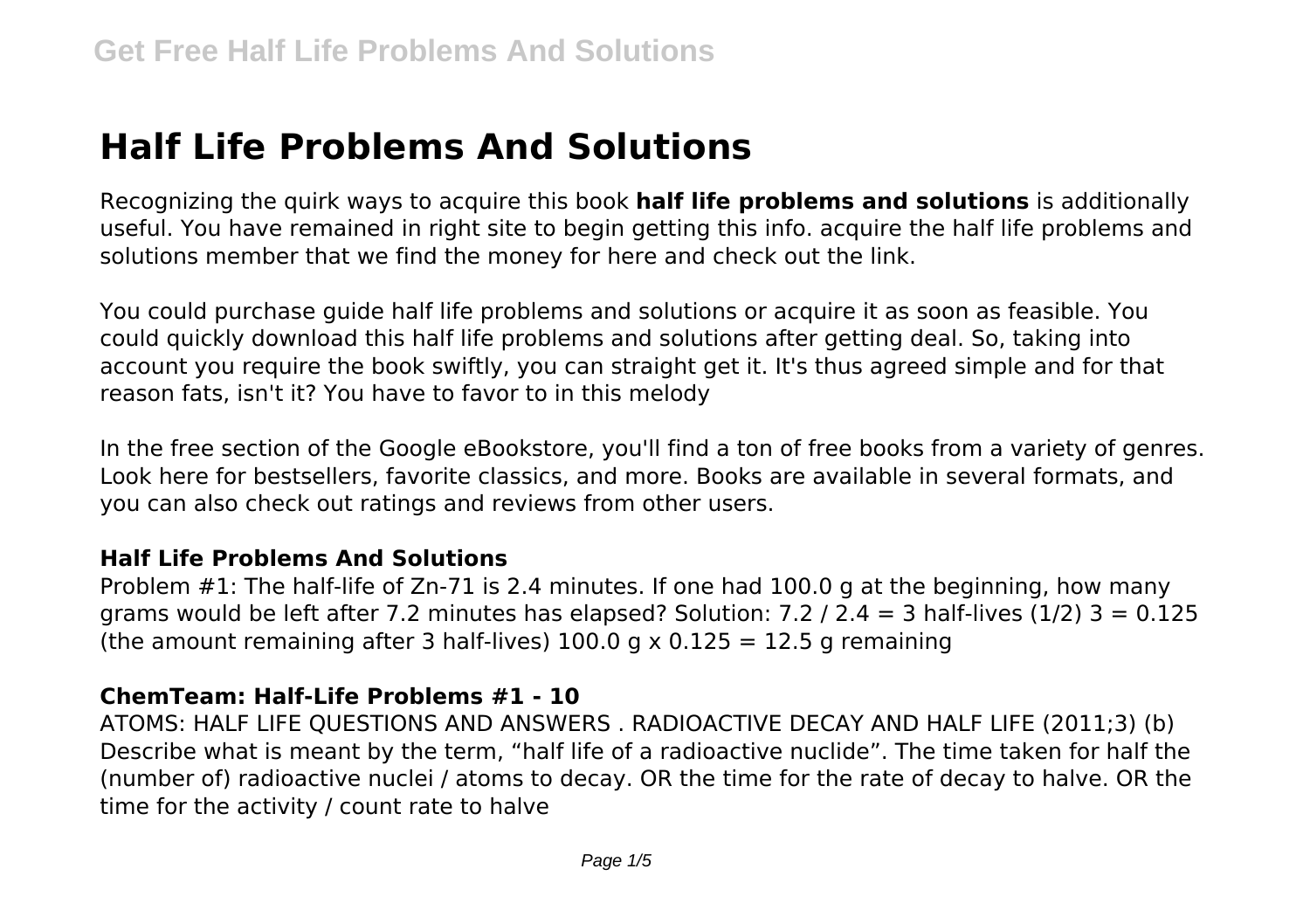# **ATOMS: HALF LIFE QUESTIONS AND ANSWERS**

This chemistry video tutorial shows explains how to solve common half life radioactive decay problems. It shows you a simple technique to find the final amo...

## **Half Life Chemistry Problems - Nuclear Radioactive Decay ...**

The half-life of a magical potion is 18 months. If 170 oz of this potion were originally stored in a container, how much of it would be left after 7 years? The half-life of a mythical stone is 5200 years. If the stone originally weighed 750 lbs 700 years ago, how much does it weigh today? The half-life of a certain Martian substance is 90 days.

## **Half-Life Word Problems - Ace My Math Course**

Radioactivity – problems and solutions. 1. Based on the figure below, radioactive activity after decay for 13.86 hours is ... Known : Half-life  $(T \ 1/2) = 6.93$  hours. Time-lapse (t) = 13.86 hours. Wanted: radioactive activity Solution : A = radioactive activity,  $\lambda$  = the decay constant, N t = The number of radioactive atoms after decaying during a certain time interval,  $T \frac{1}{2} = \text{half-life}$ 

## **Radioactivity – problems and solutions | Solved Problems ...**

Practice Problems. Problem 1 : The half-life of carbon-14 is approximately 6000 years. How much of 800 g of this substance will remain after 30,000 years? Solution : Half-Life Decay Formula : ...

## **Half Life Decay Formula - onlinemath4all**

Word Problems: Interest, Growth/Decay, and Half-Life Applying logarithms and exponential functions Topics include simple and compound interest, e, depreciation, rule of 72, exponential vs. linear models, and more.

## **Word Problems: Interest, Growth/Decay, and Half-Life**

Page 2/5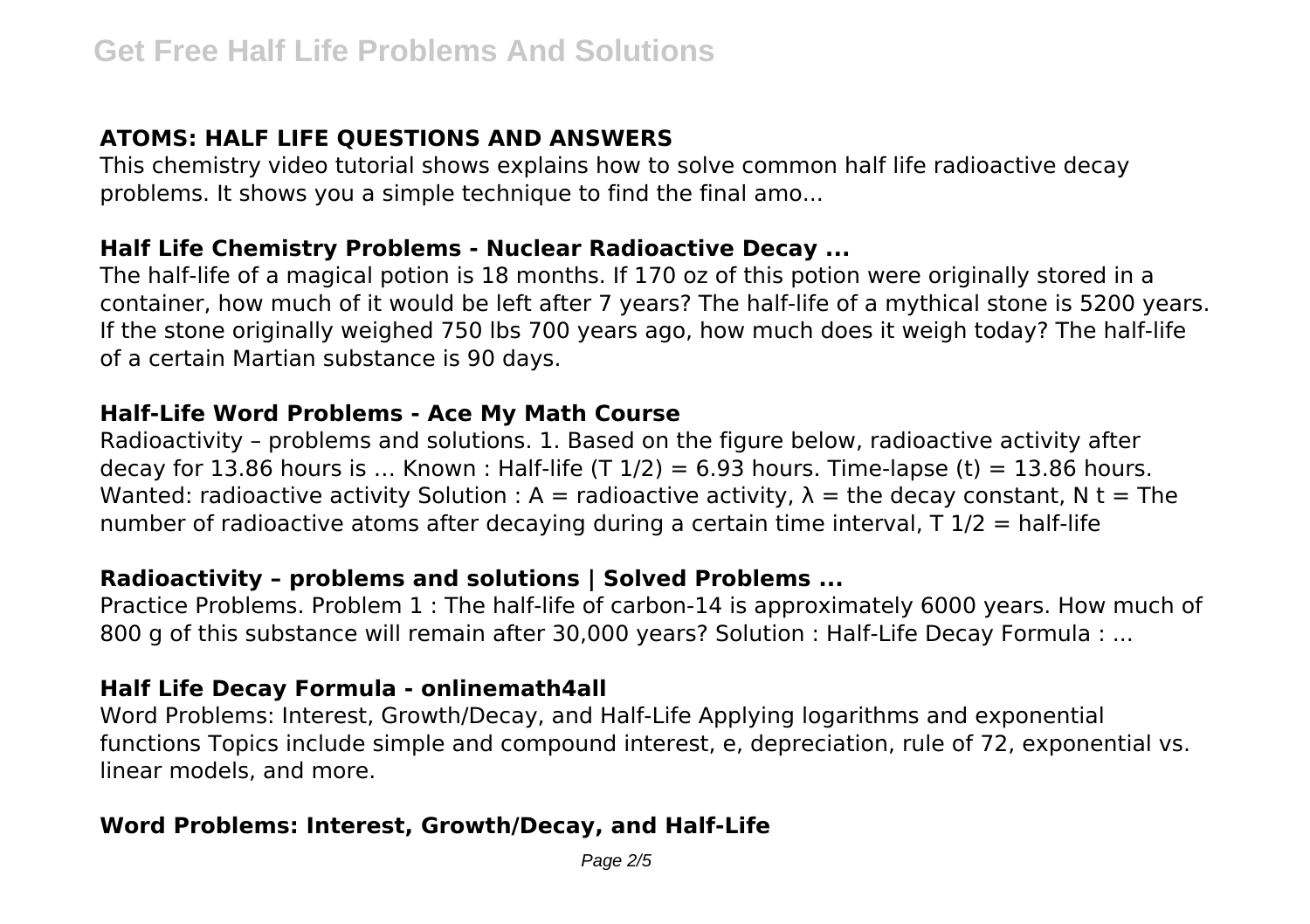Calculate its half life time. Solution. We know that, t  $1/2 = 0.693/k$ . t  $1/2 = 0.693/1.54 \times 10^{-3}$  s-1 = 450 s. 6. The half life of the homogeneous gaseous reaction SO 2 Cl 2  $\rightarrow$  SO 2 + Cl 2 which obeys first order kinetics is 8.0 minutes. How long will it take for the concentration of SO 2 Cl 2 to be reduced to 1% of the initial value? Solution

#### **Chemical Kinetics: Solved Example Problems - Chemistry**

Access Free Half Life Problems And Solutions Half Life Problems And Solutions Yeah, reviewing a ebook half life problems and solutions could be credited with your near connections listings. This is just one of the solutions for you to be successful. As understood, completion does not suggest that you have fantastic points.

#### **Half Life Problems And Solutions**

The solution to financial problems is to see them as a gift and choose a meaning for your life instead. You're unhealthy. Our health has become a real problem.

## **15 Typical Life Problems And How To Solve Them. | by Tim ...**

Half Life Practice Problems And Solutions Recognizing the exaggeration ways to acquire this books half life practice problems and solutions is additionally useful. You have remained in right site to begin getting this info. get the half life practice problems and solutions partner that we come up with the money for here and check out the link ...

## **Half Life Practice Problems And Solutions**

Solution: Question : 10 At 380°C, the half-life period for the first order decomposition of H 2 O 2 is 360 min. the energy of activation of the reaction is 200 kJ mol -1, Calculate the time required for 75% decomposition at 450°C.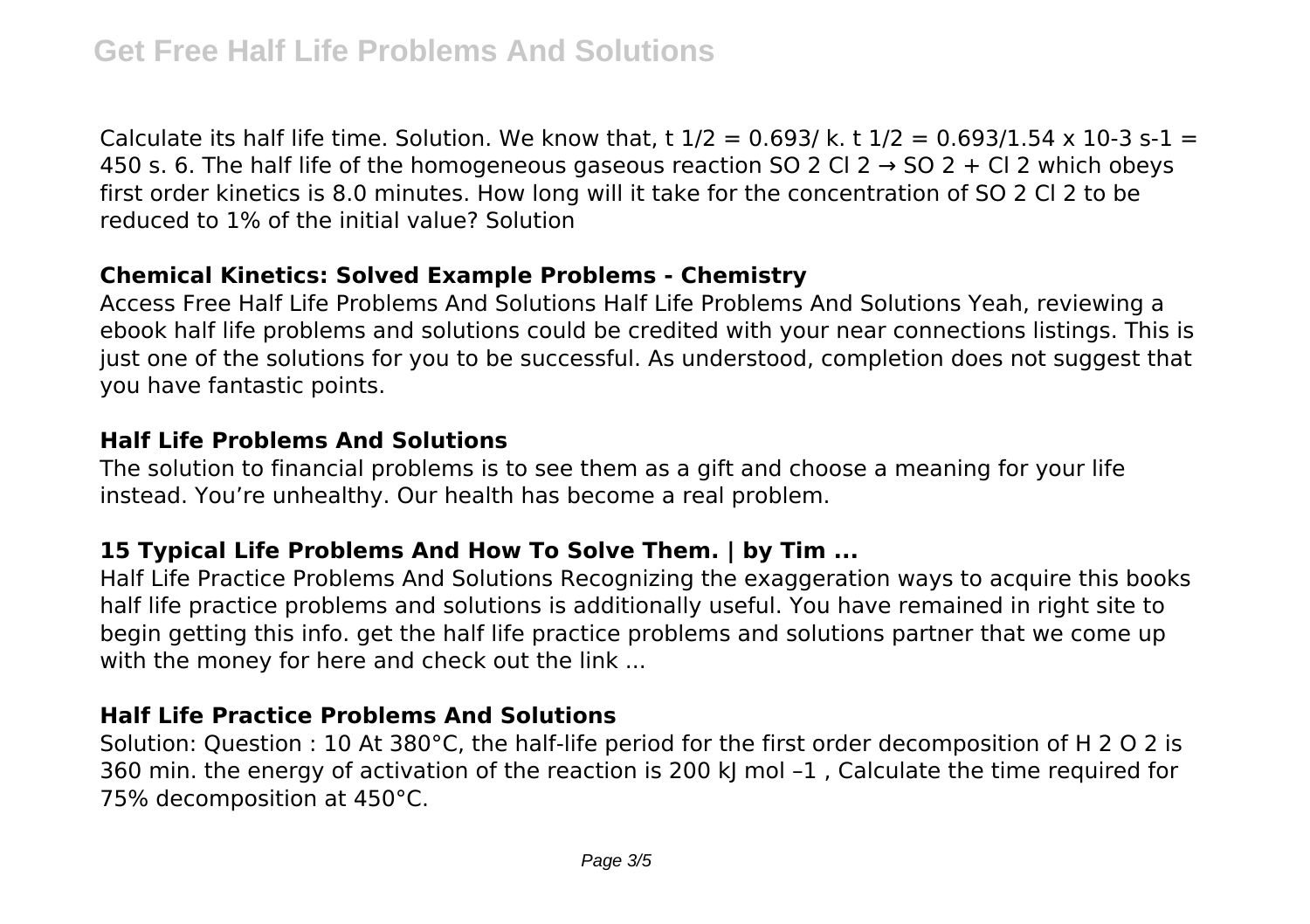## **Solved Examples – Chemical Kinetics | askIITians**

Half-Life continued 6. Chromium-48 has a short half-life of 21.6 h. How long will it take 360.00 g of chromium-48 to decay to 11.25 g Sample Problem Gold-198 has a half-life of 2.7 days. How much of a 96 g sample of gold-198 will be left after 8.1 days? 1. List the given and unknown values. Given: half-life  $= 2.7$  days total time of decay  $= 8.1$  days

#### **Half-Life**

The half life of carbon-14 is 5730 years. The solution done in a video. Problem #46: A living plant contains approximately the same isotopic abundance of C-14 as does atmospheric carbon dioxide.

#### **ChemTeam: Half-life problems involving carbon-14**

The rate of radioactive decay is expressed by the relationship:  $k = 0.693/t$  1/2. where k is the rate and t  $1/2$  is the half-life. Plugging in the half-life given in the problem:  $k = 0.693/1620$  years = 4.28 x 10-4/year. Radioactive decay is a first order rate reaction, so the expression for the rate is: log 10  $X = 0 / X = kt/2.30$ .

#### **Rate of Radioactive Decay Worked Example Problem**

Radioactive Decay Problems Solutions 1. 3The isotope of hydrogen, which is called tritium (because it contains three nucleons), has a half-life of 12.33 yr. It can be used to measure the age of objects up to about 100 yr. It is produced in the upper atmosphere by cosmic rays and brought to Earth by rain.

#### **Physics 111 Fall 2007 Radioactive Decay Problems Solutions**

The half-life is just long enough for the doctors to have time to take their pictures. The dose I was given is about as large as these injections typically get. Your body does not easily absorb this chemical, so most of the injection is voided into the sewer system. Carbon-14 has a half-life of 5730